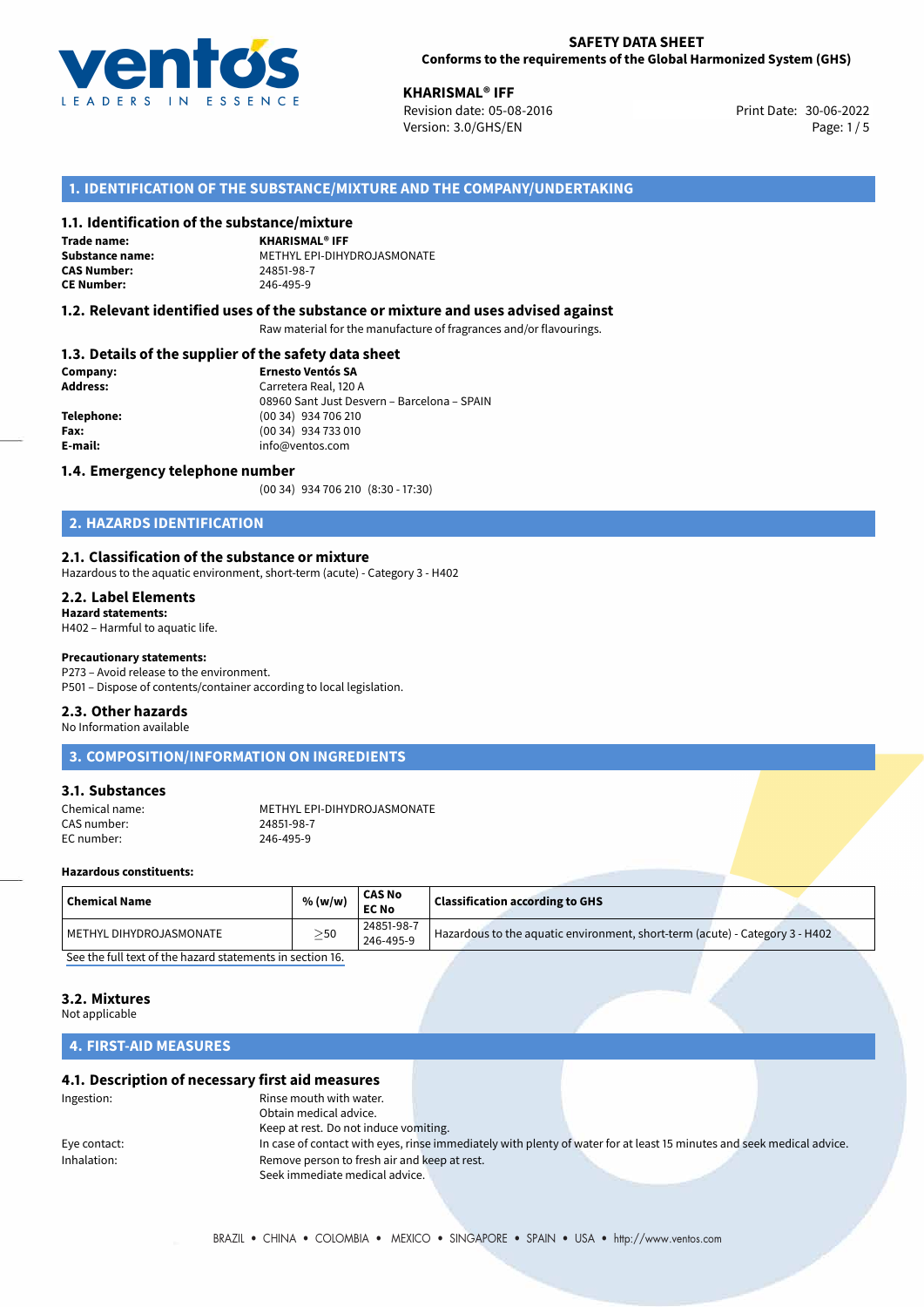

**XHARISMAL® IFF**<br>Revision date: 05-08-2016 Print Date: 30-06-2022 Version: 3.0/GHS/EN Page: 2 / 5

Skin contact: Take off immediately all contaminated clothing. Thoroughly wash affected skin with soap and water. Seek medical attention if symptoms persist.

# **4.2. Most important symptoms and effects, both acute and delayed**

No information available.

# **4.3. Indication of any immediate medical attention and special treatment needed**

No information available.

# **5. FIRE-FIGHTING MEASURES**

# **5.1. Extinguishing Media**

Water spray, carbon dioxide, dry chemical powder or appropriate foam. For safety reasons do not use full water jet.

## **5.2. Special hazards arising from the substance or mixture**

Known or Anticipated Hazardous Products of Combustion: Emits toxic fumes under fire conditions.

#### **5.3. Advice for firefighters**

High temperatures can lead to high pressures inside closed containers. Avoid inhalation of vapors that are created. Use appropriate respiratory protection. Do not allow spillage of fire to be poured into drains or watercourses. Wear self-contained breathing apparatus and protective clothing.

# **6. ACCIDENTAL RELEASE MEASURES**

#### **6.1. Personal precautions, protective equipment and emergency procedures**

Evacuate surronding areas. Ensure adequate ventilation. Keep unnecessary and unprotected personnel from entering. Do not breathe vapor/spray. Avoid contact with skin and eyes. Information regarding personal protective measures: see section 8.

#### **6.2. Environmental precautions**

To avoid possible contamination of the environment, do not discharge into any drains, surface waters or groundwaters.

#### **6.3. Methods and materials for containment and cleaning up**

Cover with an inert, inorganic, non-combustible absorbent material (e.g. dry-lime, sand, soda ash). Place in covered containers using non-sparking tools and transport outdoors. Avoid open flames or sources of ignition (e.g. pilot lights on gas hot water heater). Ventilate area and wash spill site after material pickup is complete.

# **6.4. Reference to other sections**

Information regarding exposure controls, personal protection and disposal considerations can be found in sections 8 and 13.

# **7. HANDLING AND STORAGE**

# **7.1. Precautions for safe handling**

Do not store or handle this material near food or drinking water. Do not smoke. Avoid contact with the eyes, skin and clothing. Wear protective clothing and use glasses. Observe the rules of safety and hygiene at work. Keep in the original container or an alternative made from a compatible material.

# **7.2. Conditions for safe storage, including any incompatibilities**

Store in tightly closed and preferably full containers in a cool, dry and ventilated area, protected from light. Keep away from sources of ignition (e.g. hot surfaces, sparks, flame and static discharges). Keep away from incompatible materials (see section 10).

# **7.3. Specific end use(s)**

No information available.

### **8. EXPOSURE CONTROLS AND PERSONAL PROTECTION**

## **8.1. Control parameters**

Components with occupational exposure limits: None known.

#### **8.2. Exposure controls**

Measures should be taken to prevent materials from being splashed into the body. Provide adequate ventilation, according to the conditions of use. Use a mechanical exhaust if required.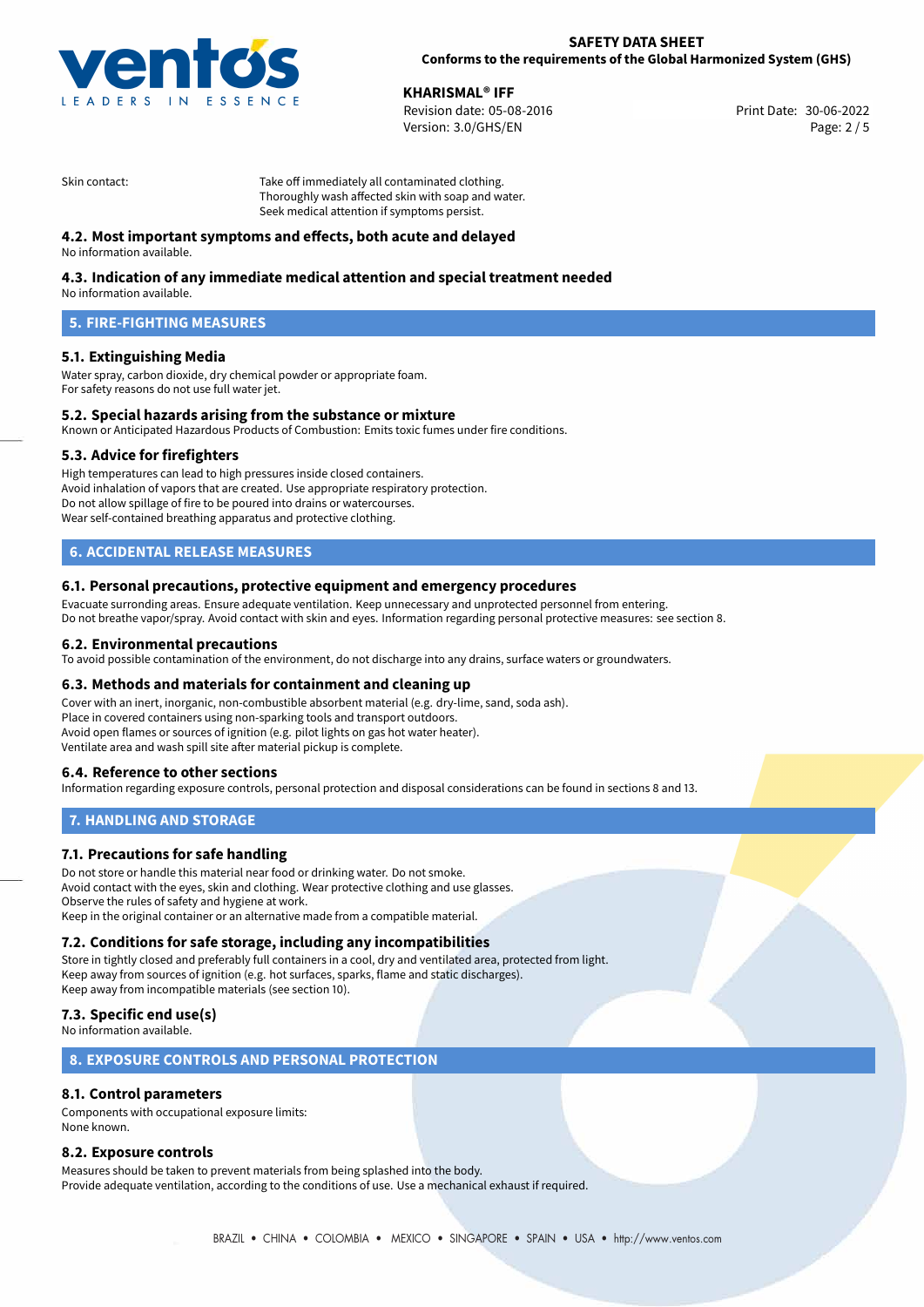

**KHARISMAL<sup>®</sup> IFF**<br>30-06-2022 Revision date: 05-08-2016 Revision date: 05-08-2016 Version: 3.0/GHS/EN Page: 3 / 5

### **8.3. Individual protection measures, such as personal protective equipment**

Eye/Face protection: Chemical safety goggles are recommended. Wash contaminated goggles before reuse. Chemical-resistant gloves are recommended. Wash contaminated gloves before reuse. Body protection: Personal protective equipment for the body should be selected based on the task being performed and the risks involved. Respiratory Protection: In case of insufficient ventilation, use suitable respiratory equipment. Environmental exposure controls: Emissions from ventilation or process equipment should be checked to ensure they comply with environmental protection legislation. In some cases, filters or engineering modifications to the process equipment will be necessary to reduce emissions to acceptable levels.

# **9. PHYSICAL AND CHEMICAL PROPERTIES**

#### **9.1. Information on basic physical and chemical properties**

| Appearance:                            | Liquid                           |
|----------------------------------------|----------------------------------|
| Colour:                                | Conforms to standard             |
| Odour:                                 | Conforms to standard             |
| Odour theshold:                        | Not determined                   |
| pH:                                    | Not determined                   |
| Melting point/freezing point:          | Not determined                   |
| Boling point/boiling range:            | > 300                            |
| Flash point:                           | $94^{\circ}$ C                   |
| Evaporation rate:                      | Not determined                   |
| Flammability:                          | Not determined                   |
| Lower flammability/Explosive limit:    | Not determined                   |
| Upper flammability/Explosive limit:    | Not determined                   |
| Vapour pressure:                       | < 0,1000 calc. (kPa)             |
| Vapour Density:                        | Not determined                   |
| Density:                               | $1-1,006$ g/mL (20 $^{\circ}$ C) |
| Relative density:                      | $1-1,006(20^{\circ}C)$           |
| Water solubility:                      | <b>INSOLUBLE IN WATER</b>        |
| Solubility in other solvents:          | Not determined                   |
| Partition coefficient n-octanol/water: | Not determined                   |
| Auto-ignition temperature:             | Not determined                   |
| Decomposition temperature:             | Not determined                   |
| Viscosity, dynamic:                    | Not determined                   |
| Viscosity, kinematic:                  | Not determined                   |
| Explosive properties:                  | Not determined                   |
| Oxidising properties:                  | Not determined                   |
|                                        |                                  |

# **10. STABILITY AND REACTIVITY**

#### **10.1. Reactivity**

No hazardous reactions if stored and handled as prescribed/indicated.

## **10.2. Chemical stability**

The product is stable if stored and handled as prescribed/indicated.

#### **10.3. Possibility of hazardous reactions**

No hazardous reactions if stored and handled as prescribed/indicated.

#### **10.4. Conditions to Avoid**

Conditions to Avoid: Excessive heat, flame or other ignition sources.

#### **10.5. Incompatible materials**

Avoid contact with strong acids and bases and oxidizing agents.

#### **10.6. Hazardous decomposition products**

During combustion may form carbon monoxide and unidentified organic compounds.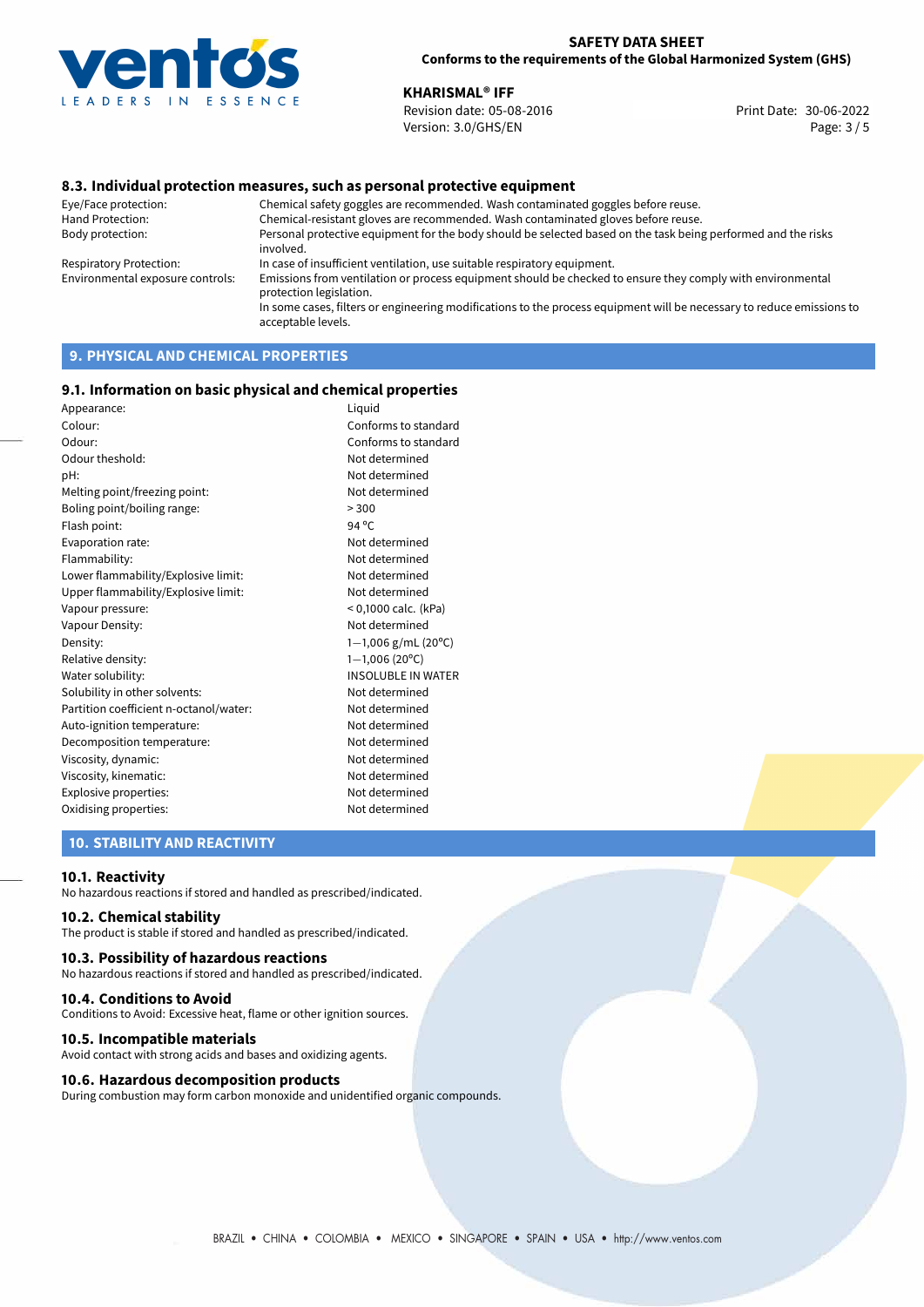

**XHARISMAL® IFF**<br>Revision date: 05-08-2016 Print Date: 30-06-2022 Version: 3.0/GHS/EN Page: 4 / 5

# **11. TOXICOLOGICAL INFORMATION**

| <b>Acute toxicity</b>             | Based on the data available, the criteria for classification are not met. |
|-----------------------------------|---------------------------------------------------------------------------|
| Skin corrosion/irritation         | Based on the data available, the criteria for classification are not met. |
| Serious eye damage/irritation     | Based on the data available, the criteria for classification are not met. |
| Respiratory or skin sensitisation | Based on the data available, the criteria for classification are not met. |
| Germ cell mutagenicity            | Based on the data available, the criteria for classification are not met. |
| Carcinogenicity                   | Based on the data available, the criteria for classification are not met. |
| Reproductive toxicity             | Based on the data available, the criteria for classification are not met. |
| <b>STOT-single exposure</b>       | Based on the data available, the criteria for classification are not met. |
| <b>STOT-repeated exposure</b>     | Based on the data available, the criteria for classification are not met. |
| <b>Aspiration hazard</b>          | Based on the data available, the criteria for classification are not met. |

# **12. ECOLOGICAL INFORMATION**

#### **12.1. Toxicity**

**Assessment:** Harmful to aquatic life. **Experimental/calculated data:** No information available.

# **12.2. Degradability**

No information available.

### **12.3. Bioaccumulative potential**

No information available.

# **12.4. Soil mobility**

No information available.

# **12.5. Other adverse effects**

See also sections 6, 7, 13 and 15 Do not allow to get into waste water or waterways.

#### **13. DISPOSAL CONSIDERATIONS**

#### **13.1. Waste treatment methods**

Dispose of in accordance with national and local environmental regulations.

## **14. TRANSPORT INFORMATION**

|                                  | <b>ADR/RID/ADN</b>                | <b>IMDG</b>                       | <b>IATA-ICAO</b>                  |
|----------------------------------|-----------------------------------|-----------------------------------|-----------------------------------|
| 14.1. UN Number                  | Not classified as hazardous goods | Not classified as hazardous goods | Not classified as hazardous goods |
| 14.2. UN Proper Shipping Name    | Not applicable                    | Not applicable                    | Not applicable                    |
| 14.3. Transport Hazard Class(es) | Not applicable                    | Not applicable                    | Not applicable                    |
| 14.4. Packing Group              | Not applicable                    | Not applicable                    | Not applicable                    |
| 14.5. Environmental hazards      | No                                | <b>No</b>                         | No                                |
| <b>Additional information</b>    |                                   |                                   |                                   |

#### **14.6 Special precautions for user**

None known

### **14.7. Transport in bulk according to Annex II of MARPOL 73/78 and the IBC Code**

No information available

# **15. REGULATORY INFORMATION**

# **15.1. Safety, health and environmental regulations/legislation specific for the substance or mixture**

No information available

# **16. OTHER INFORMATION**

**Full text of the R-phrases, hazard statements and precautionary statements mentioned in section 3:** H402 – Harmful to aquatic life.